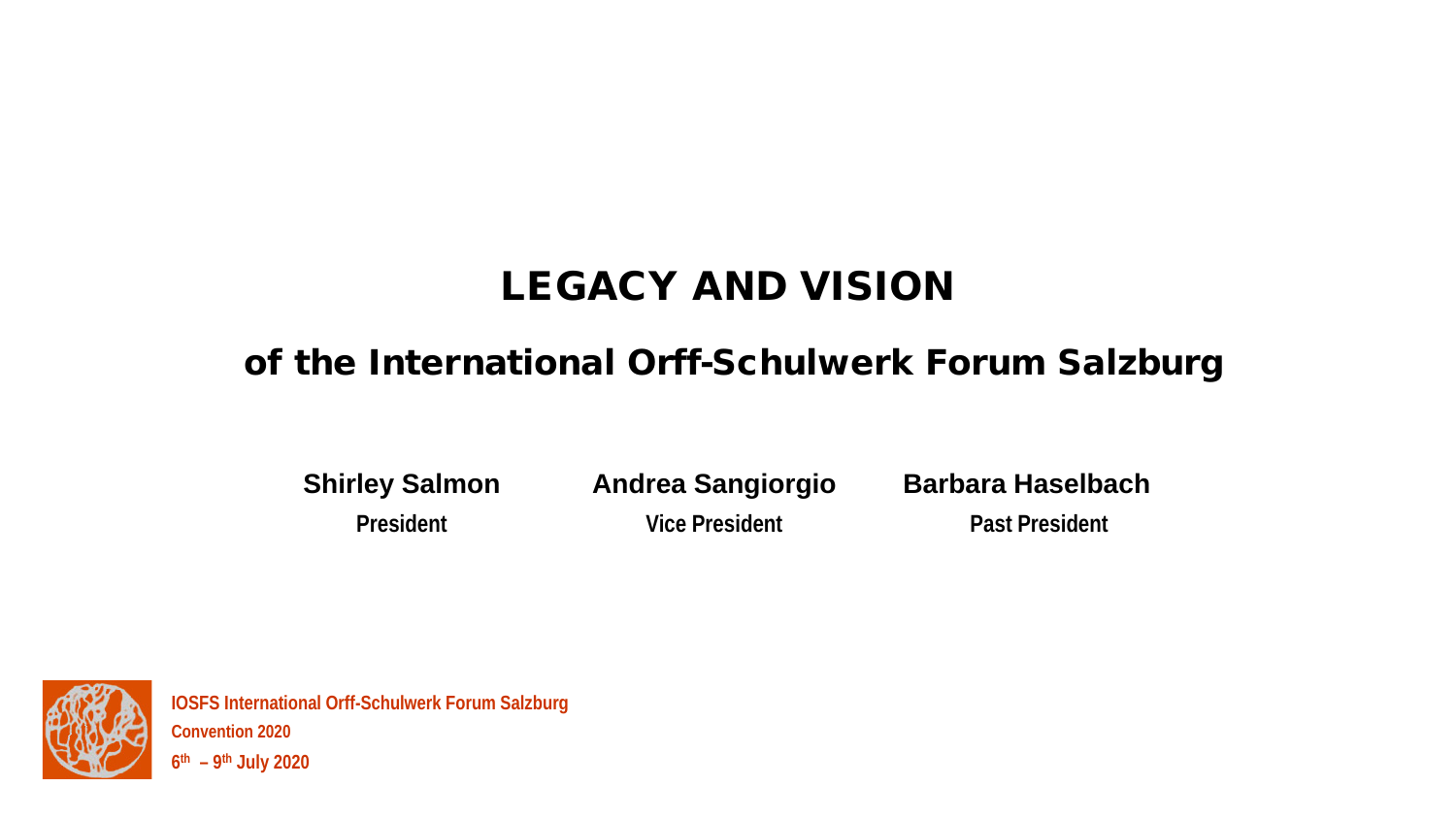

# Leading up to the founding of the IOSFS

- The Günther School (1924-1944)
- Orff Schulwerk Schulfunk broadcasts (starting 1948)
- The volumes of Orff-Schulwerk Music for Children (1950-54)
- Radio, television and publications
- Growing international interest







S. Salmon, A. Sangiorgio, B. Haselbach - Legacy and Vision of the IOSFS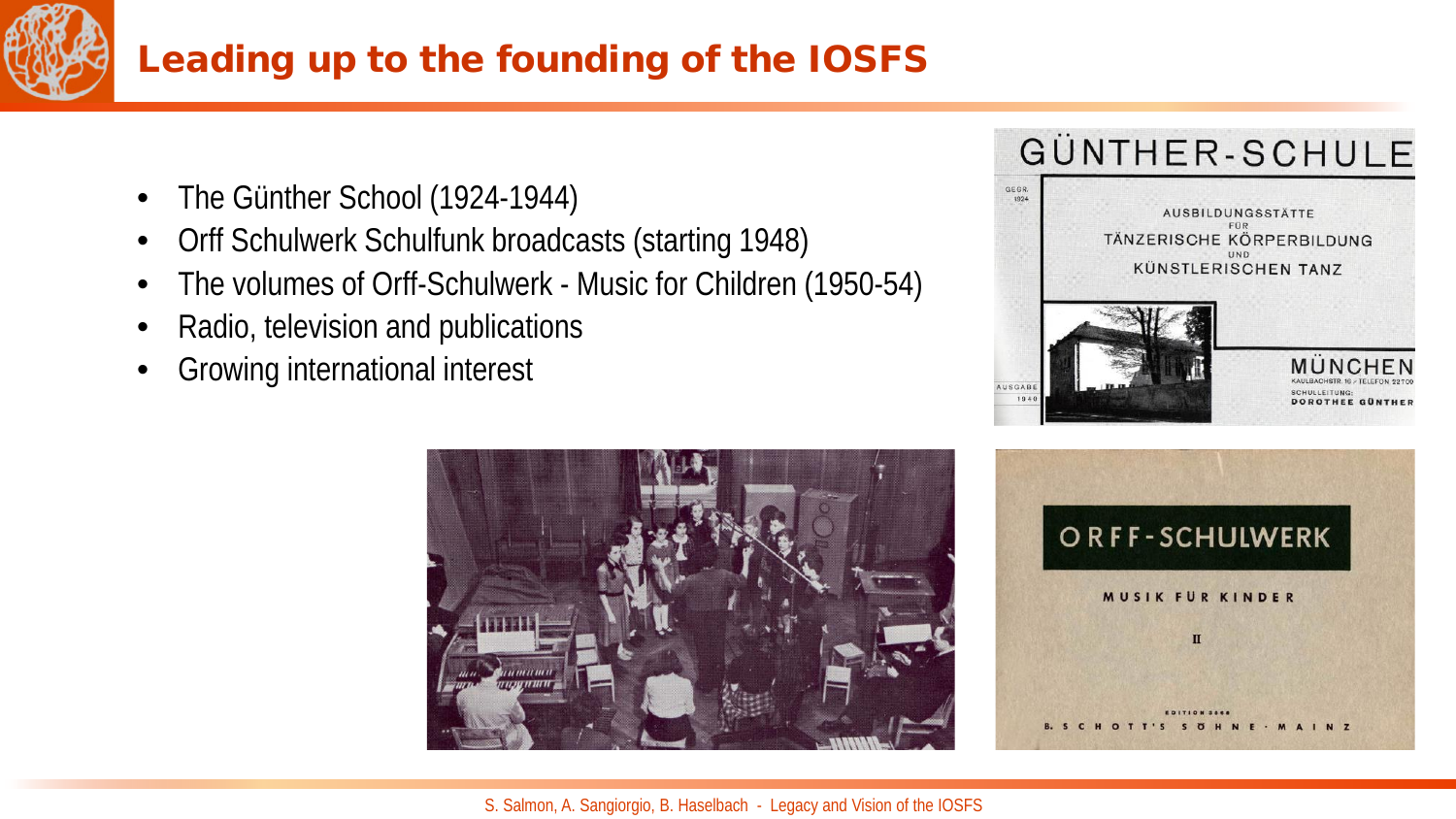

#### Orff's vision

*"... a training centre where music, movement and language were to be taught on an equal level, and a centre which could absorb and satisfy the meanwhile worldwide interest and need for information."* (C. Orff, The Schulwerk, Documentation, vol. 3)

1961 the "Orff Institute" was founded at the Akademie Mozarteum, Salzburg, as:

**"Seminar und Zentralstelle für das Orff-Schulwerk"**

**"Training College and International Headquarter for Orff-Schulwerk"**

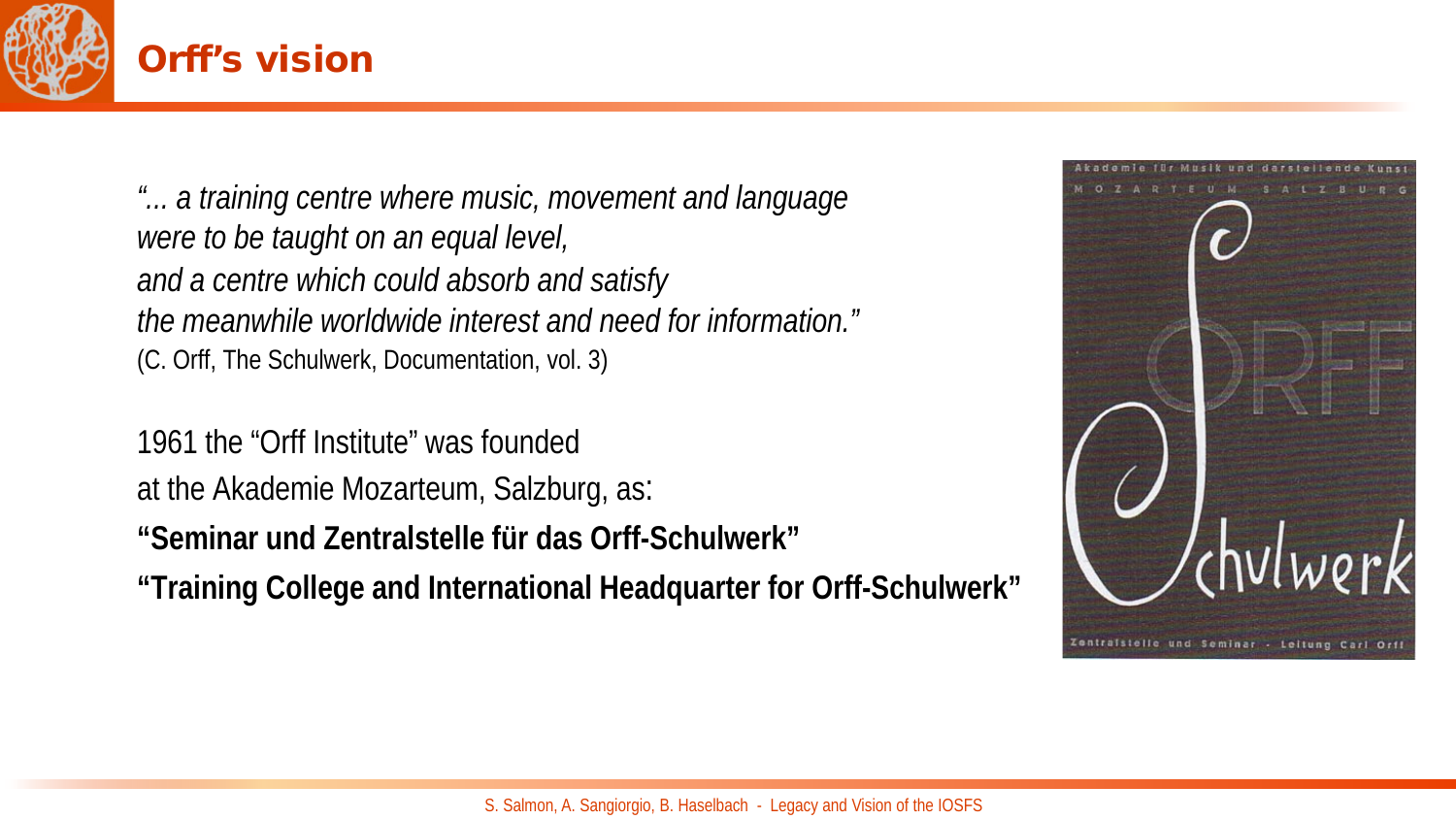

## The tasks of the Forum resulted from the needs of interested educators

The **most important needs** in the 1960s and 1970s were:

- Disseminating Information
- Learning about the Orff-Schulwerk through teacher education courses
- Supporting the organisation of national OS initiatives
- Communicating and exchanging experiences about OS

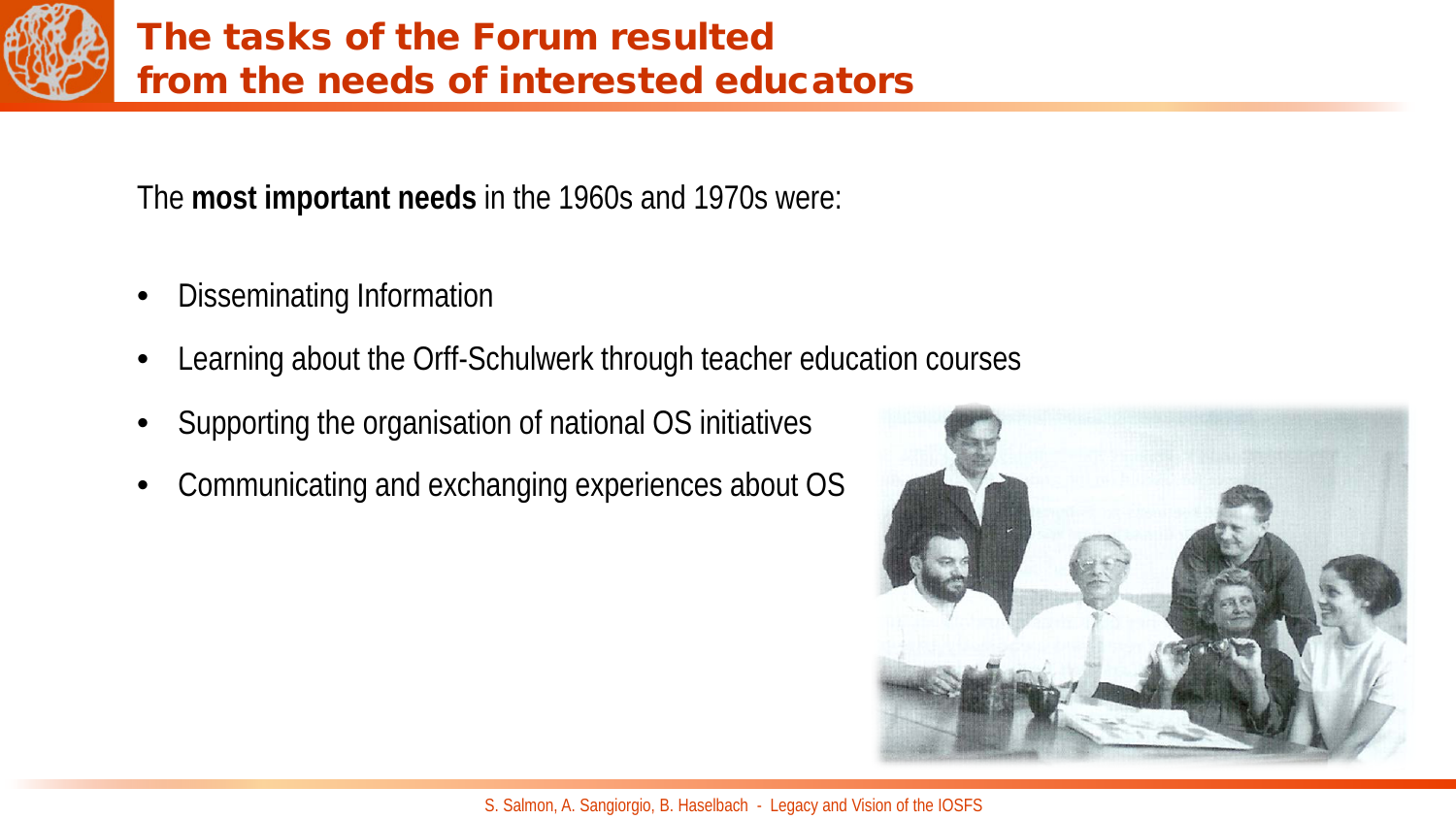

The **resulting tasks** in the first phase were:

- Providing Seminars and lectures in interested countries
- Adaptating OS publications into other languages and cultures
- Founding of OS associations in many countries
- Establishing Carl Orff Model schools
- Relevant publications
- Organizing international symposia and meetings



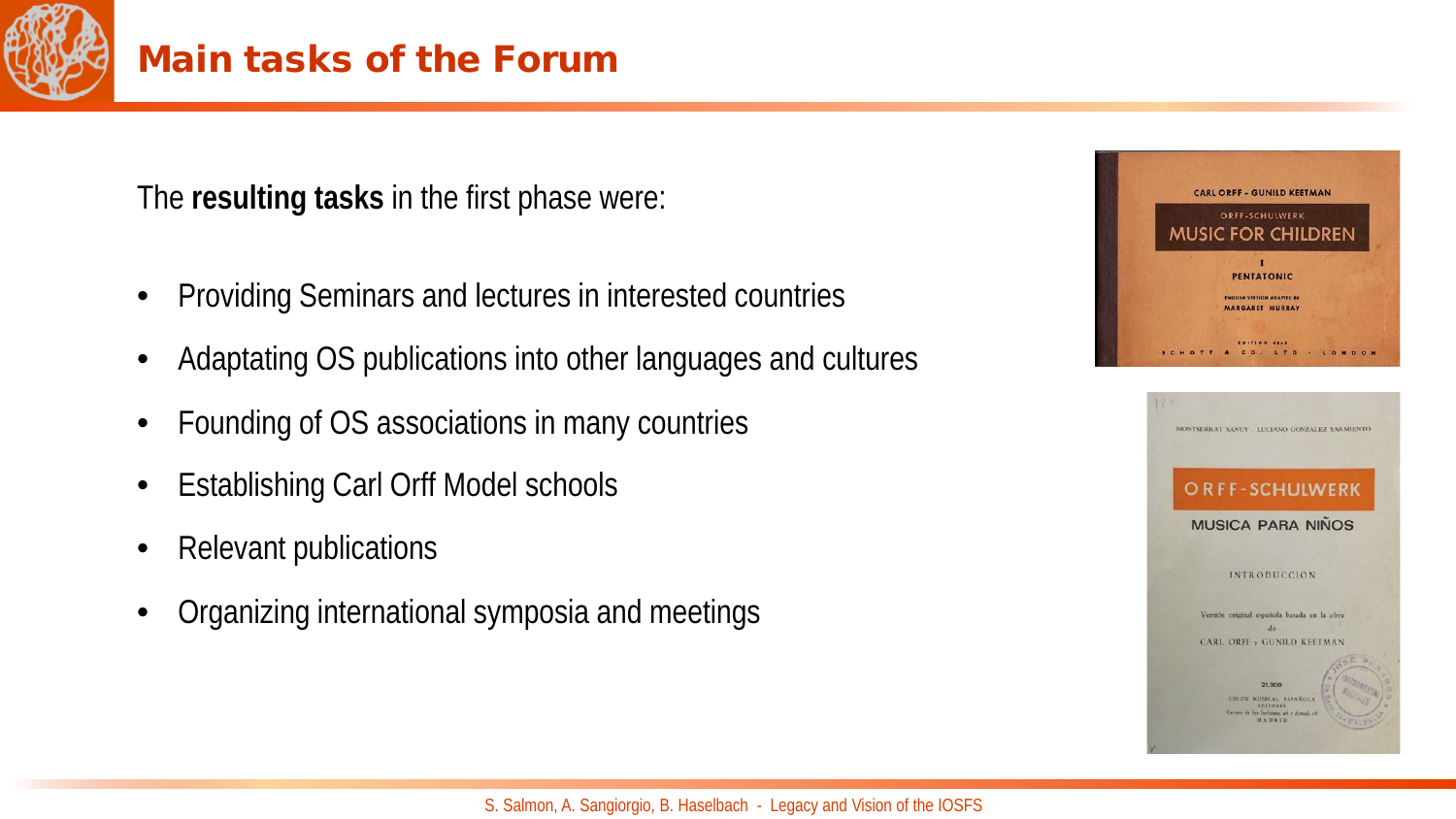

#### Changes of name

1961: **Zentralstelle für das Orff-Schulwerk** 1983: **Orff-Schulwerk Zentrum Salzburg** 1988: **Orff-Schulwerk Forum** 2014: **International Orff-Schulwerk Forum Salzburg**

Directors:

Wilhelm Keller 1966 - 1982 Hermann Regner 1983 - 1994 Barbara Haselbach 1994 - 2018 Shirley Salmon, 2018 - present







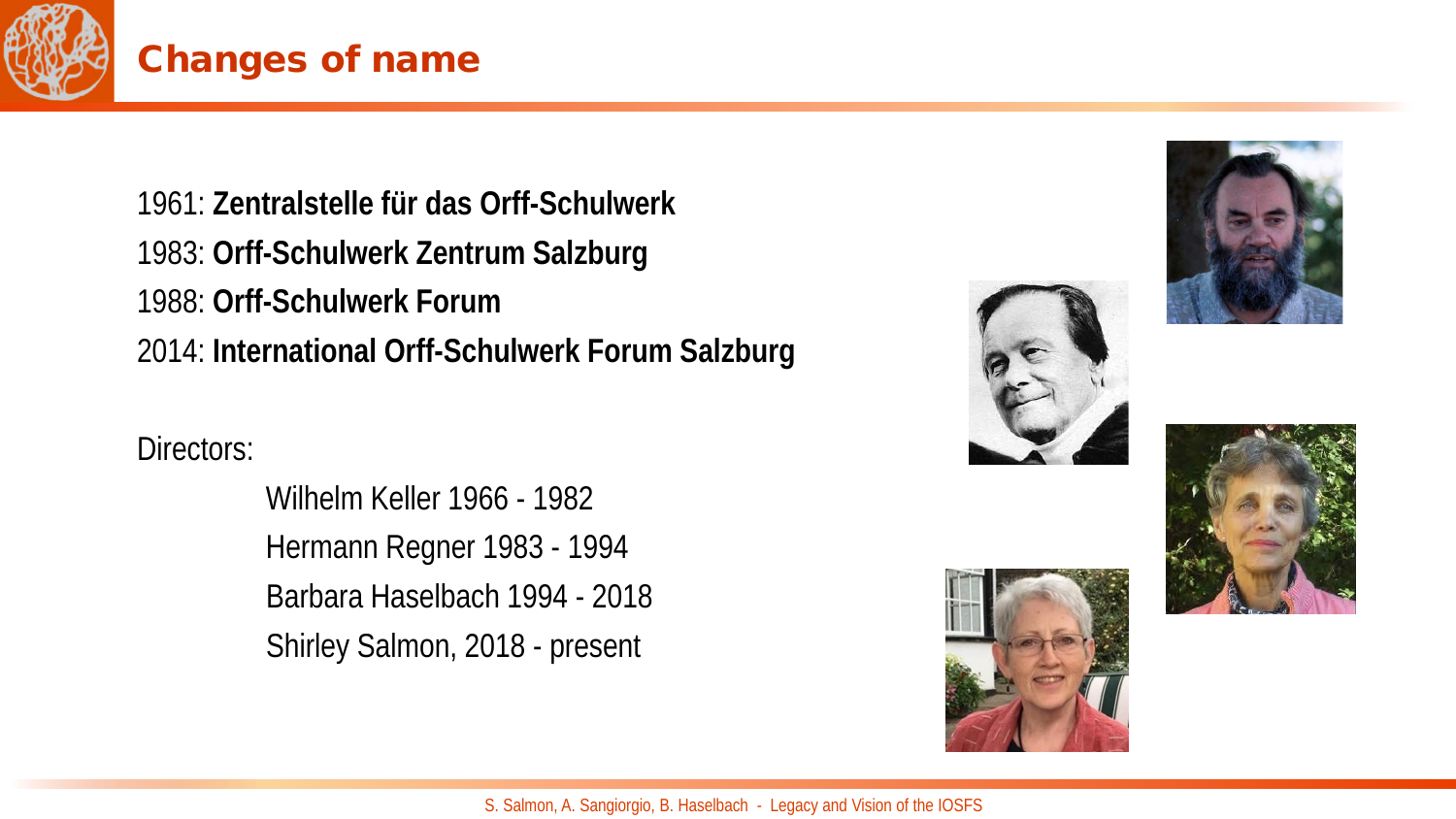

## Hermann Regner's role

- international contacts
- consultant in the adaptation of Orff-Schulwerk to different cultures
- Orff-Schulwerk Informationen
- the founding of many national Orff-Schulwerk Associations



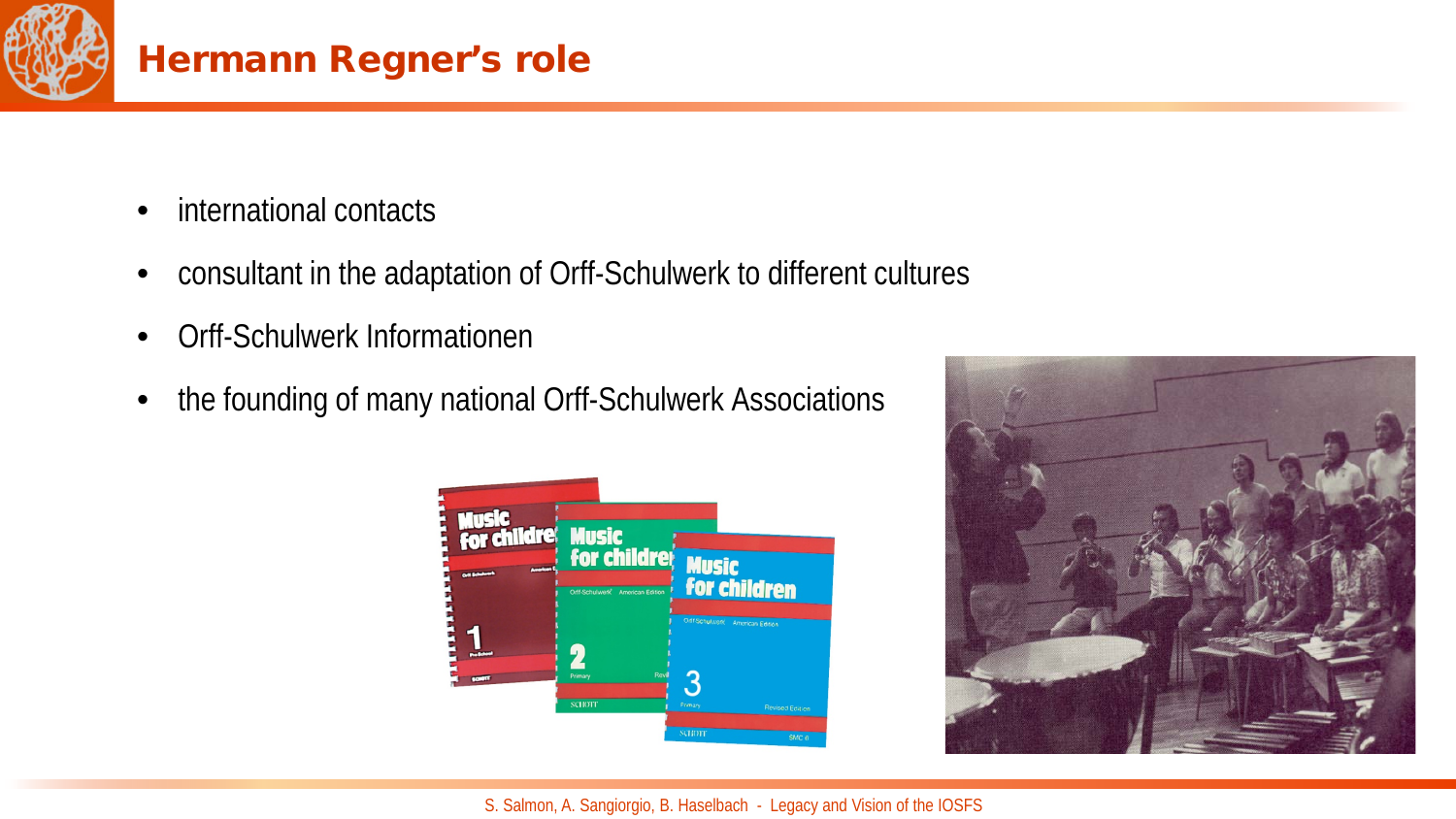

## Orff-Schulwerk Associations (OSA)

**1960-1969:** Austria 1961; Germany 1962; United Kingdom 1964; USA 1968

**1970-1979:** Australia (ANCOS) 1976; Belgium 1978; Canada 1974; Italy (SIMEOS) 1978; South Africa 1972; Switzerland 1979

**1980-1989:** Finland 1985; Japan 1988; Russia 1988

**1990-1999:** Czech Republic 1995; P.R. of China 1991; Estonia 1992; Greece 1990; Poland 1994; Sweden 1997; Slovakia 1998; Spain 1996; Taiwan 1992

**2000-2009:** Argentina 2009; Brazil 2004; Bulgaria 2004; Croatia 2002; France 2001; Iceland 2007; Italy (OSI) 2001; New Zealand 2005; Singapore 2002; Slovenia 2001; South Korea 2004; Thailand 2008; Turkey 2001

**2010-2020:** Colombia 2014; Georgia 2015; Iran 2015; Hong Kong 2016; Macao 2018; Scotland 2010; Ukraine 2018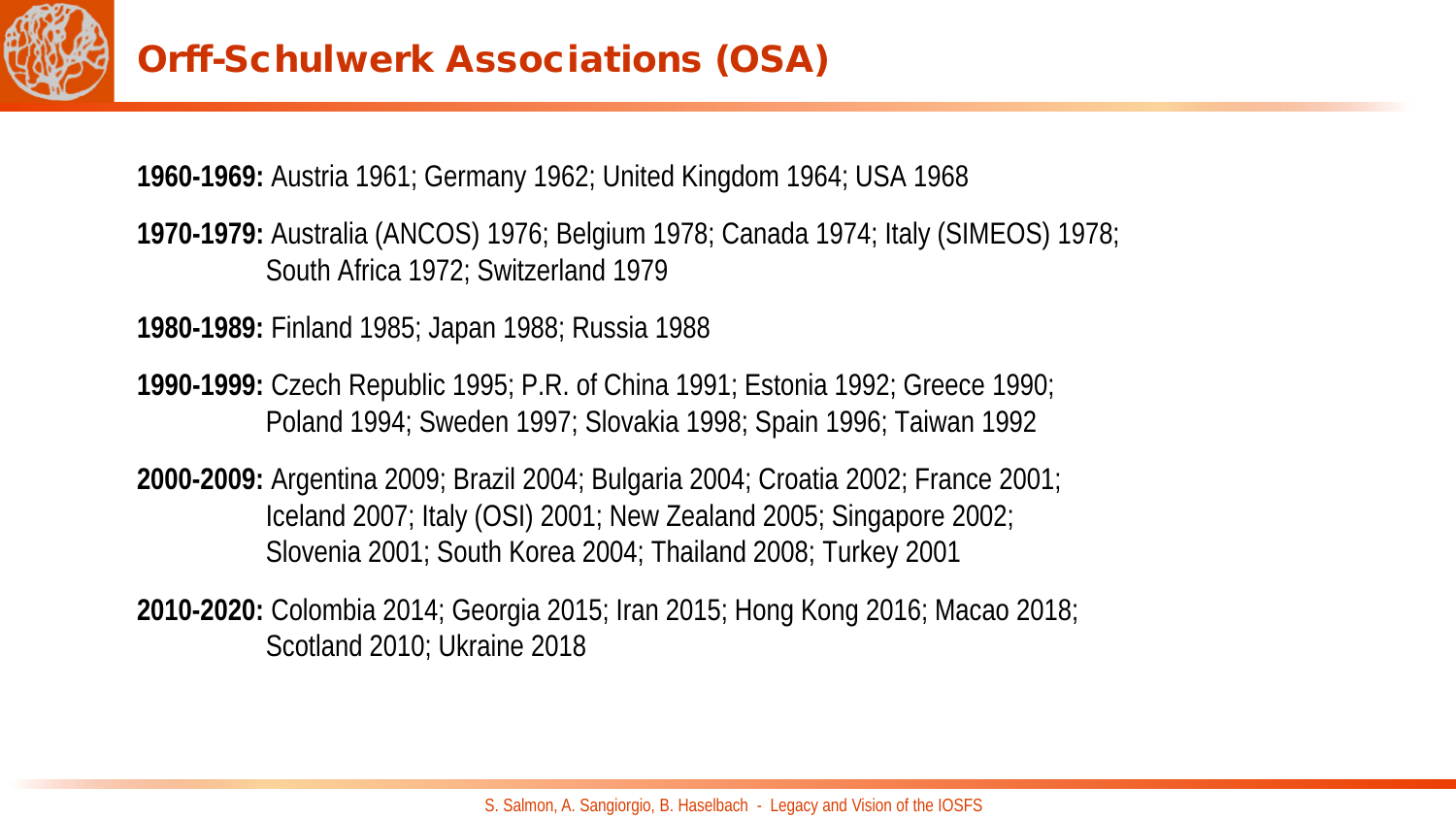

## Orff-Schulwerk Associations around the world



S. Salmon, A. Sangiorgio, B. Haselbach - Legacy and Vision of the IOSFS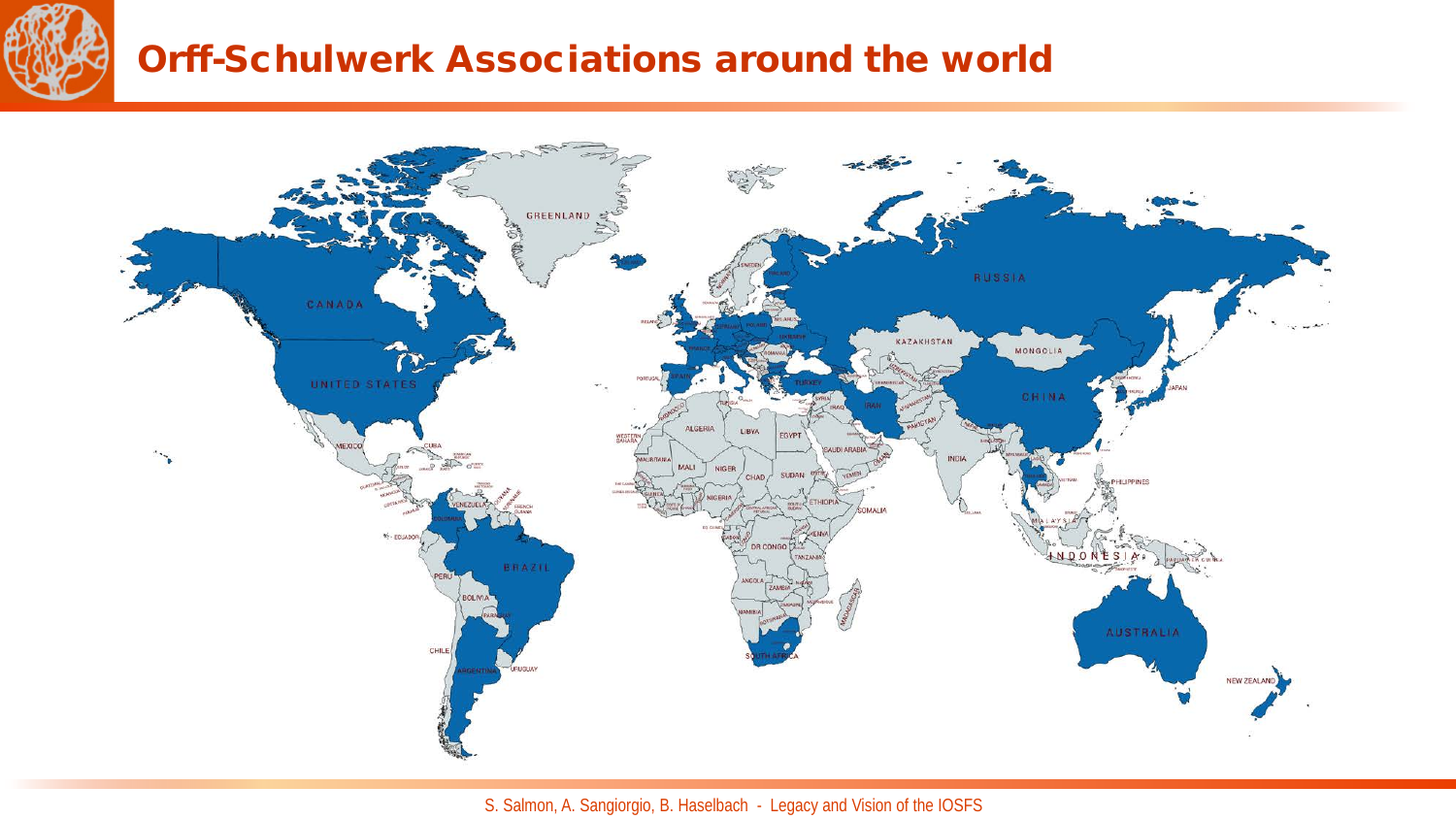

## Associated Schools and Institutions (ASI)

Kindergartens, Primary and Secondary Schools, Music Schools,

Teacher Training and Further Education Institutions, University departments in:

- **Argentina**
- Czech Republic
- Finland
- Germany
- Greece
- Italy
- Turkey
- Thailand
- USA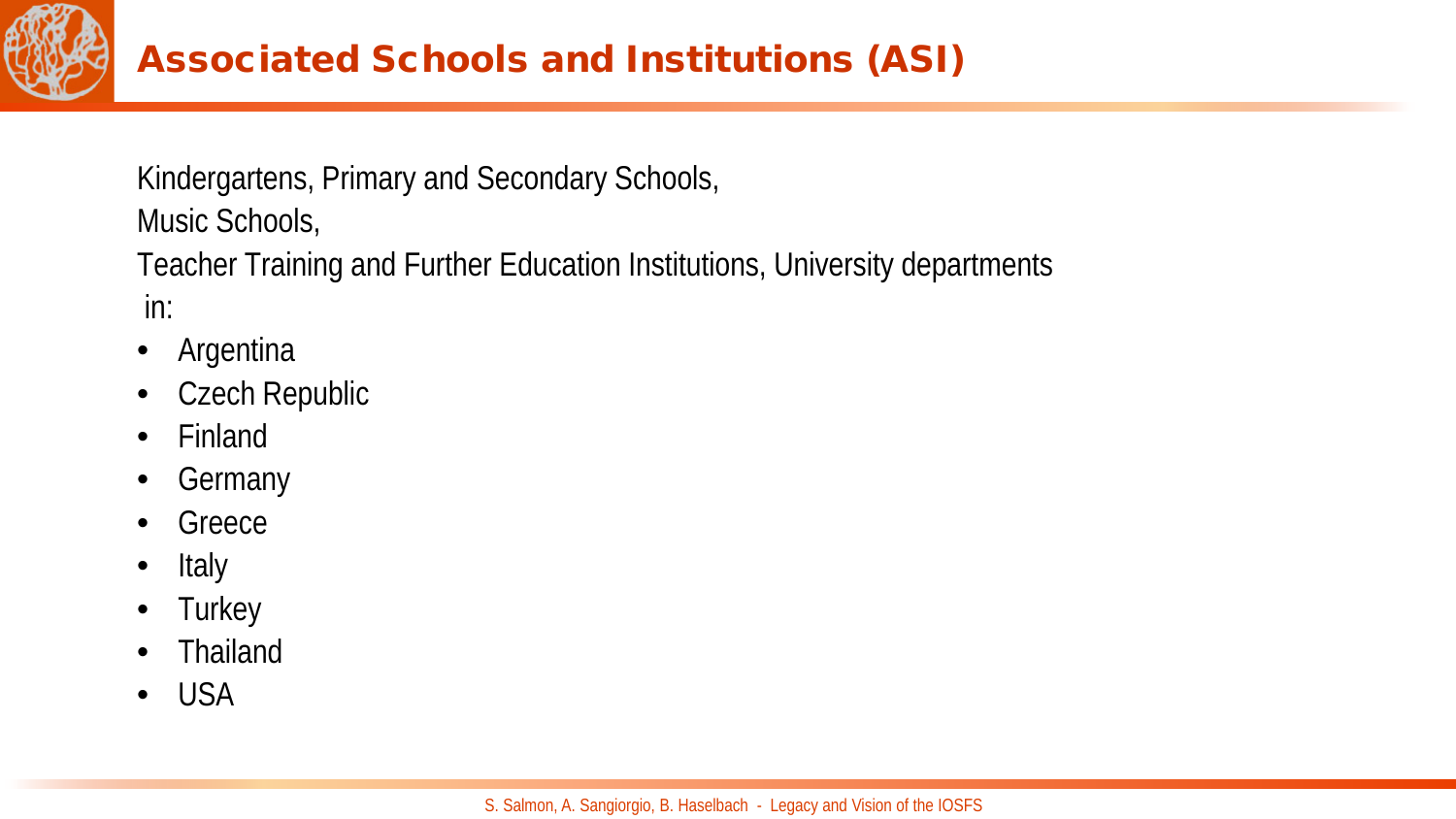

## Conventions of the IOSFS

- 2012 Orff-Schulwerk between the Poles of Pragmatic Music and Dance Education and the Development of the Whole Personality
- 2013 Orff-Schulwerk in Schools
- 2014 The Training of Orff Schulwerk Teachers International Convergence and/or Divergence?
- 2015 Interculturality in Elemental Music and Dance Education
- 2016 Effective Forms of Evaluation and Assessment in Elemental Music and Dance Education
- 2017 Encounters between Orff-Schulwerk and Modern Arts
- 2018 Orff-Schulwerk and Special Populations in Educational and Social Contexts
- 2019 Formats and Contexts of Orff-Schulwerk Teacher Education from Workshops to Courses to Higher Education
- 2020 Legacy and Vision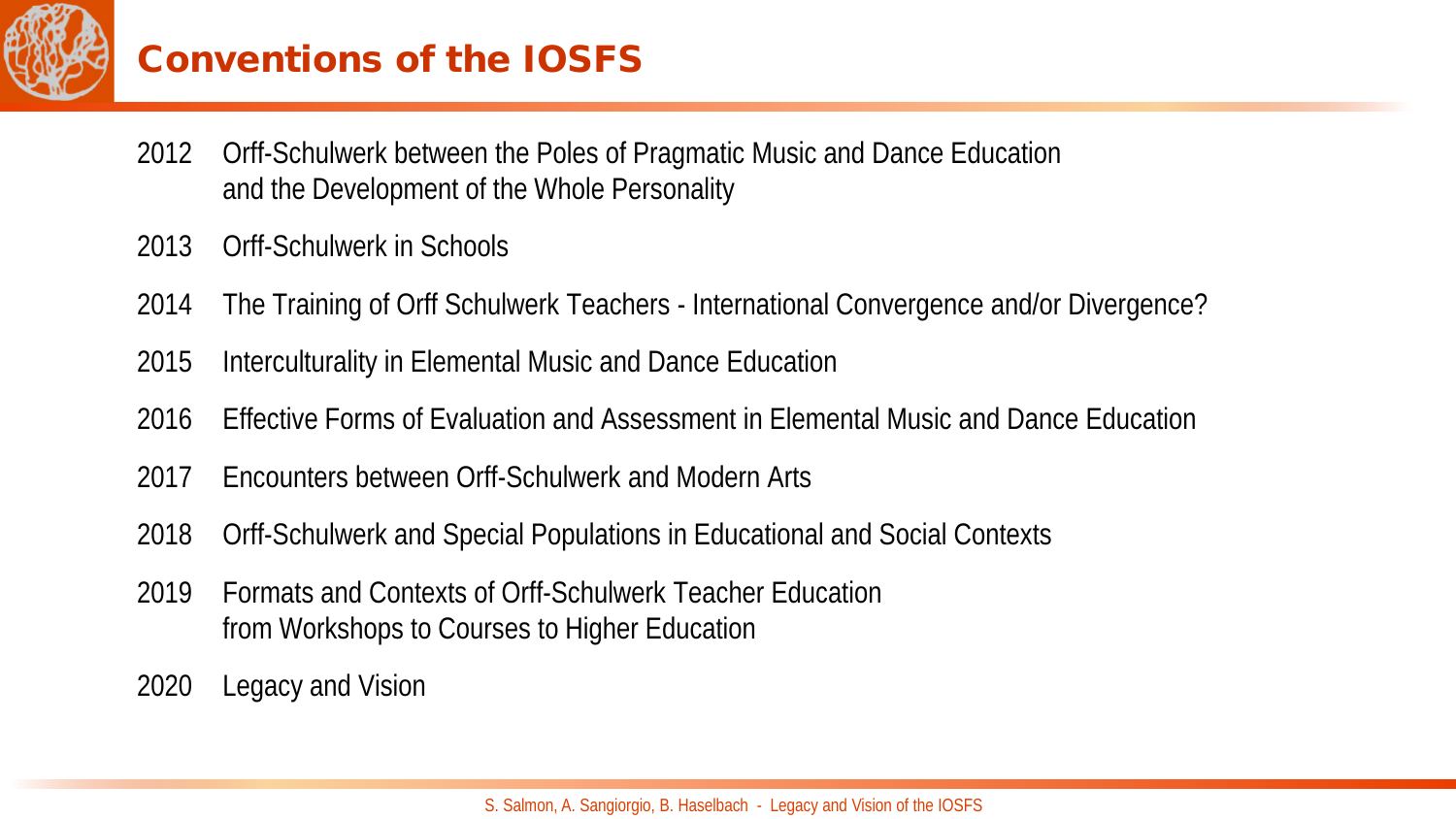

#### **International Orff-Schulwerk Symposia** (in cooperation with the Orff-Institute)

- Orff-Schulwerk Today
- 1980 Proven Traditions and New Areas
- Orff-Schulwerk in the World of tomorrow
- A Continuing Heritage
- *The Inherent -The Foreign - In Common.*  Music and Dance Education as a Contribution to Intercultural Pedagogy
- 50 years 'Music for Children'
- In Dialogue. Elemental Music and Dance Education in Interdisciplinary Contexts
- 50 Years Orff-Institute
- Changes. Elemental Music and Dance Education in the changing world of media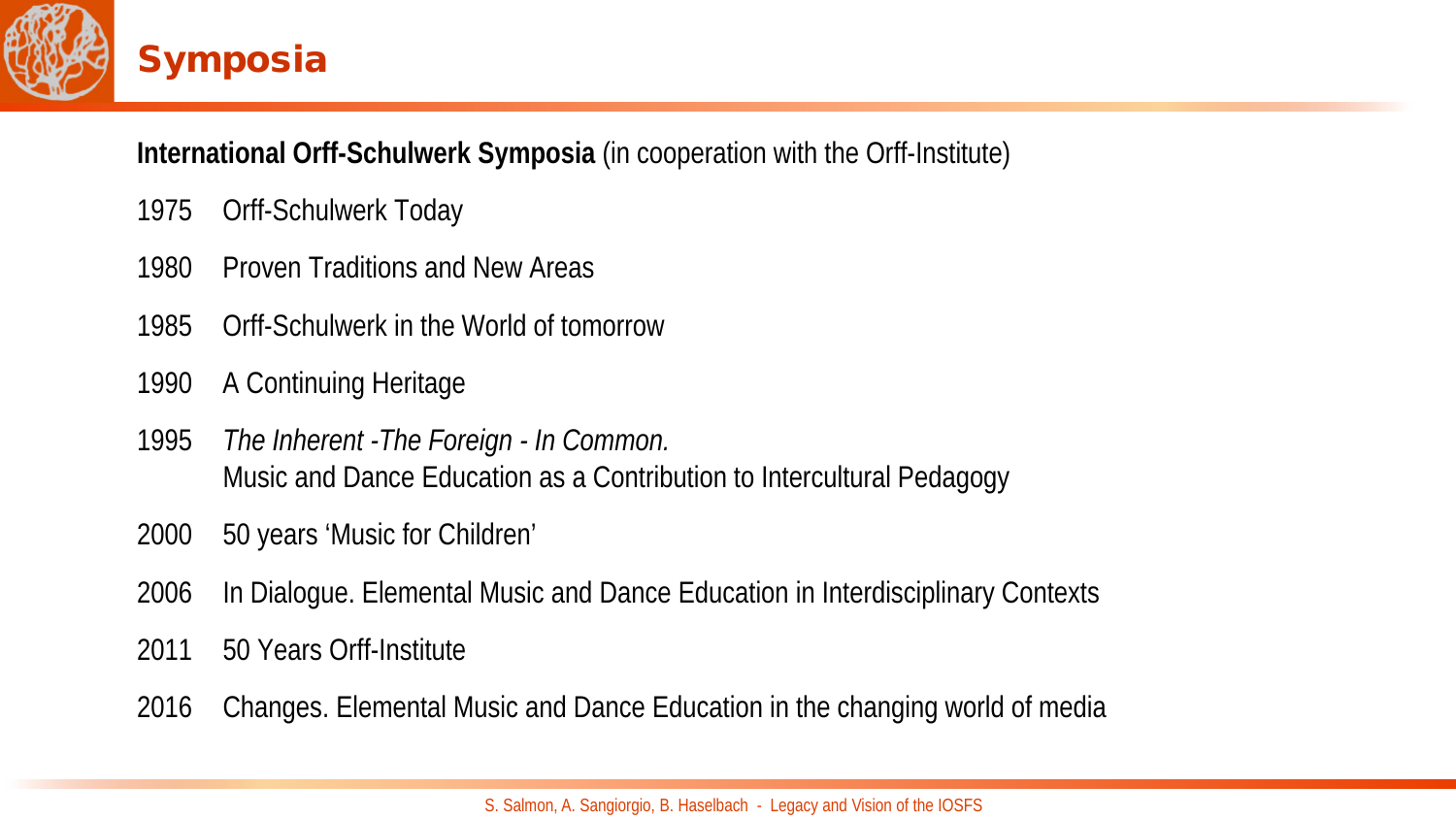

## IOSFS Publications

#### **Orff-Schulwerk Informationen (1964-2014) Orff-Schulwerk Heute (2014-2019)**

100 issues of the bilingual (German/English) international magazine. Published by the Orff-Institute and the International Orff Schulwerk Forum Salzburg Editors: Hermann Regner, Lilo Gersdorf, Rudolf Nykrin, Barbara Haselbach, Mica Grüner, Anna Maria Kalcher.

#### **Texts on Theory and Practice of Orff-Schulwerk, vol. I**

(Ed. B. Haselbach) German/English (2011), Spanish (2013), Farsi (2016), Chinese (2017), Greek (2018) and Russian (2019)

### **Reports about the International Orff-Schulwerk Symposia**

1975, 1980, 1985,1990,1995, 2000, 2006, 2011



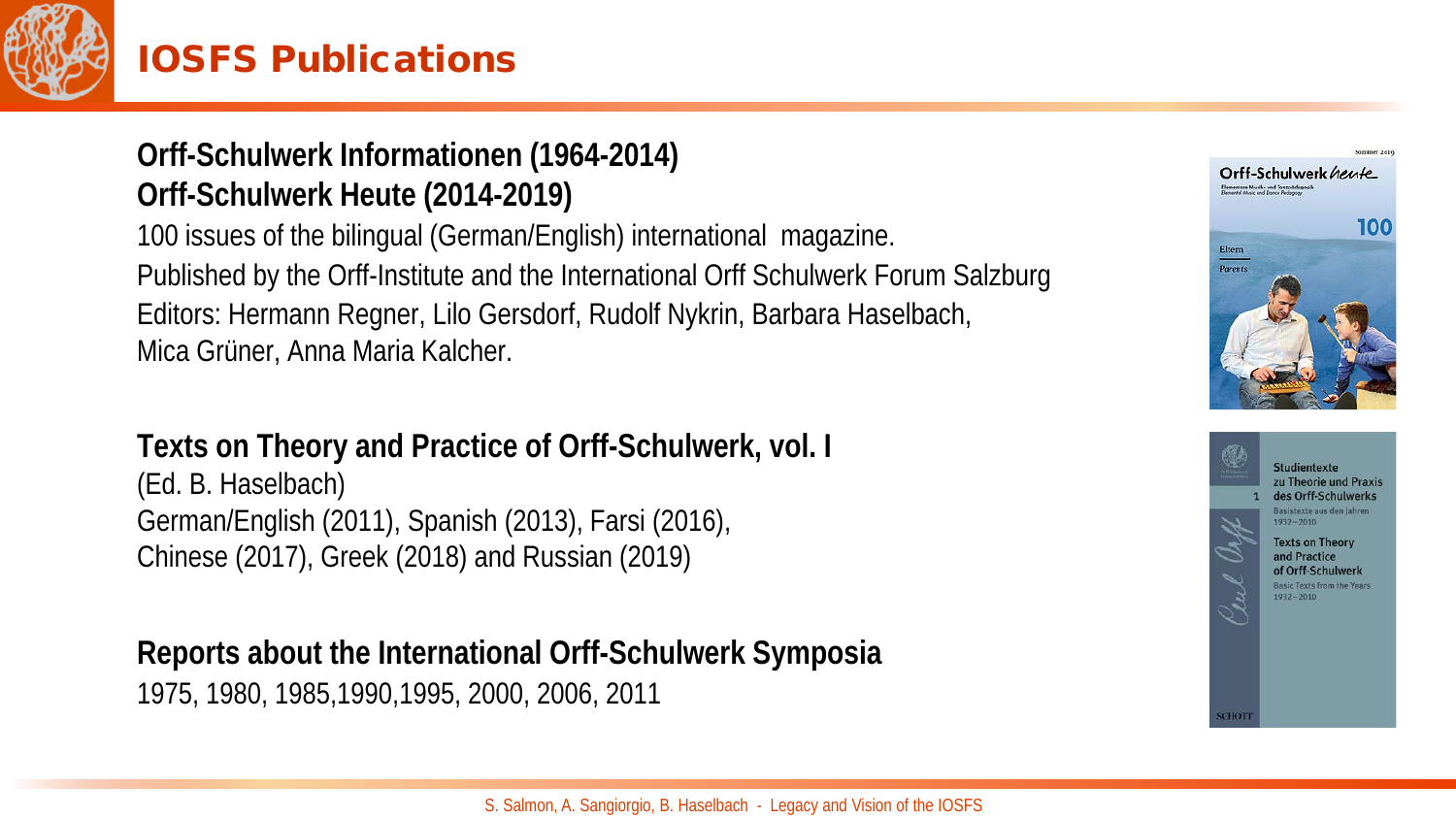

## What is a Forum?

*Forum* (in Latin, "market place")

- in antiquity the city centre, a meeting place for people to talk and to listen, for trading and gathering.
- a meeting or medium where ideas and views on particular issues can be exchanged.



S. Salmon, A. Sangiorgio, B. Haselbach - Legacy and Vision of the IOSFS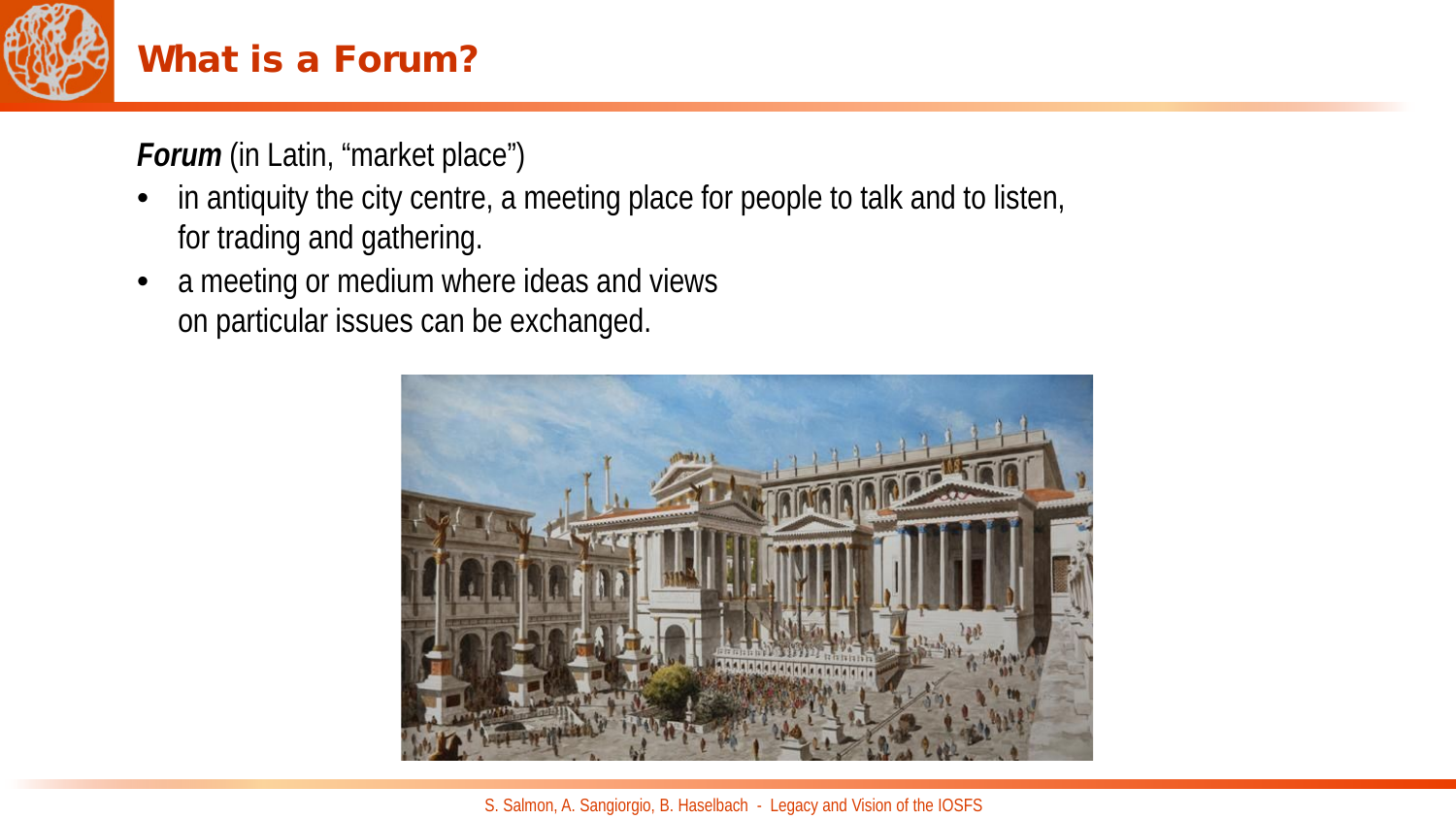

a **non-profit organization** registered in Austria

a **network** of national Orff-Schulwerk Associations, Associated Schools and Institutions and individual members around the world.

a **platform** for specific questions, for exchanging experiences and opinions

So, WHO is the Forum? We are – we as an independent network for Orff Schulwerk Pedagogy.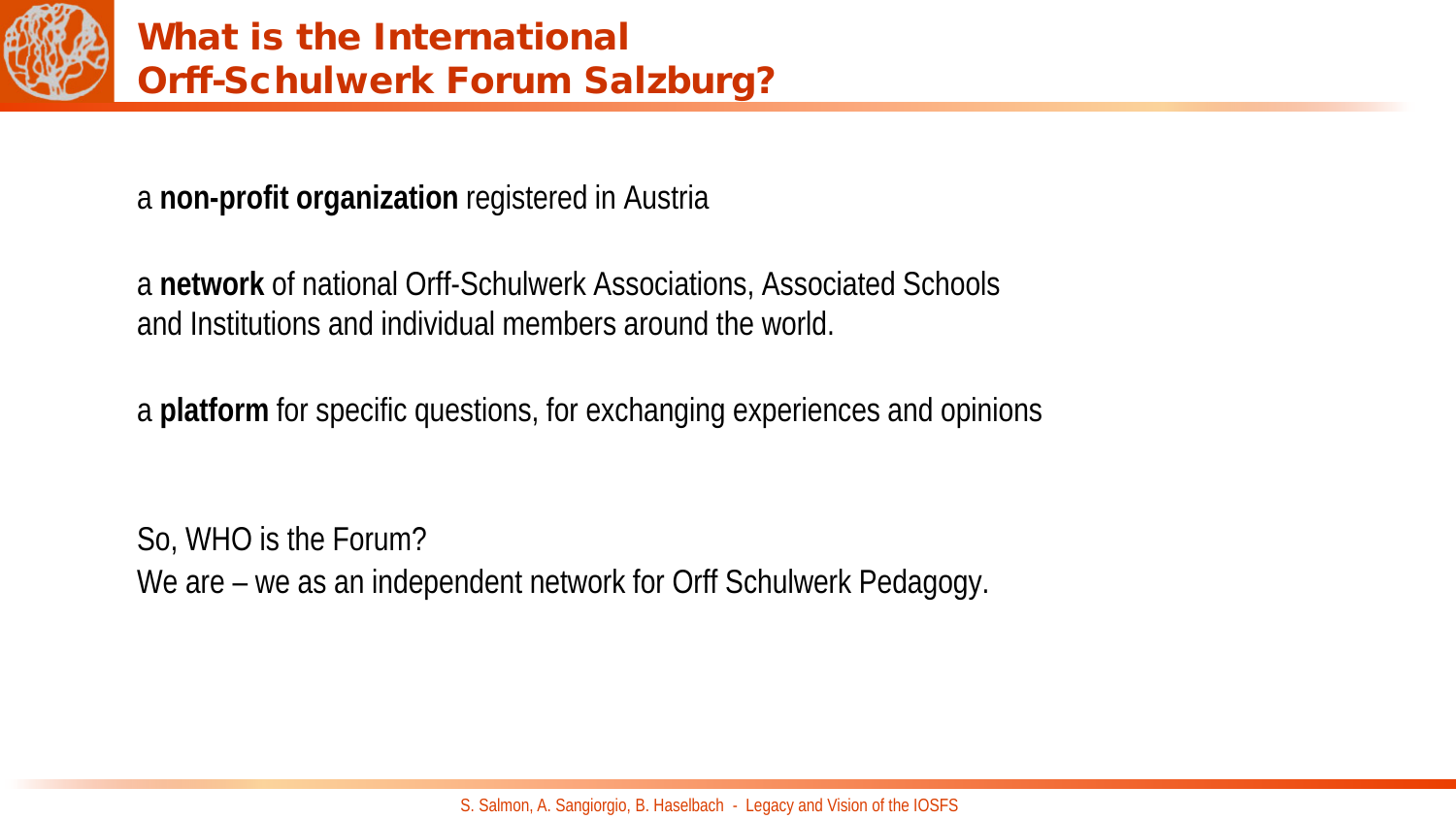

## Mission Statement of the IOSFS

#### **Purpose**

• the worldwide promotion and further development of the pedagogical-artistic work of Carl Orff and Gunild Keetman ("Orff-Schulwerk").

#### **Mission**

- documentation and publications
- communication
- advice
- exchange

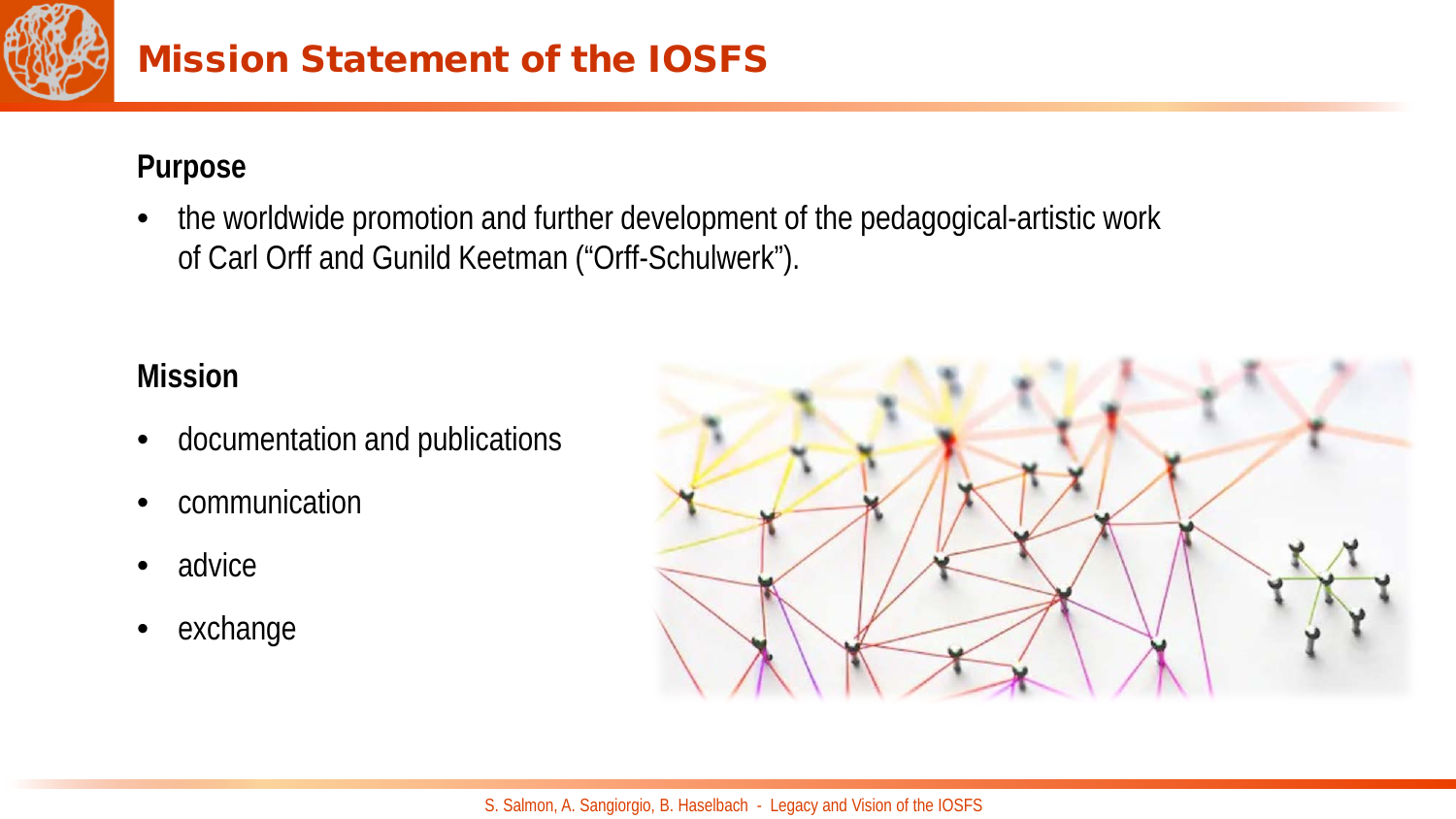

## Activities of the IOSFS

**Promoting contact and exchange** 

**Providing information about Orff-Schulwerk**

**Publications**

**Advice and exchange** 

**Events** 

- Conventions for Forum members
- Symposia

**Recommendations and Guidelines**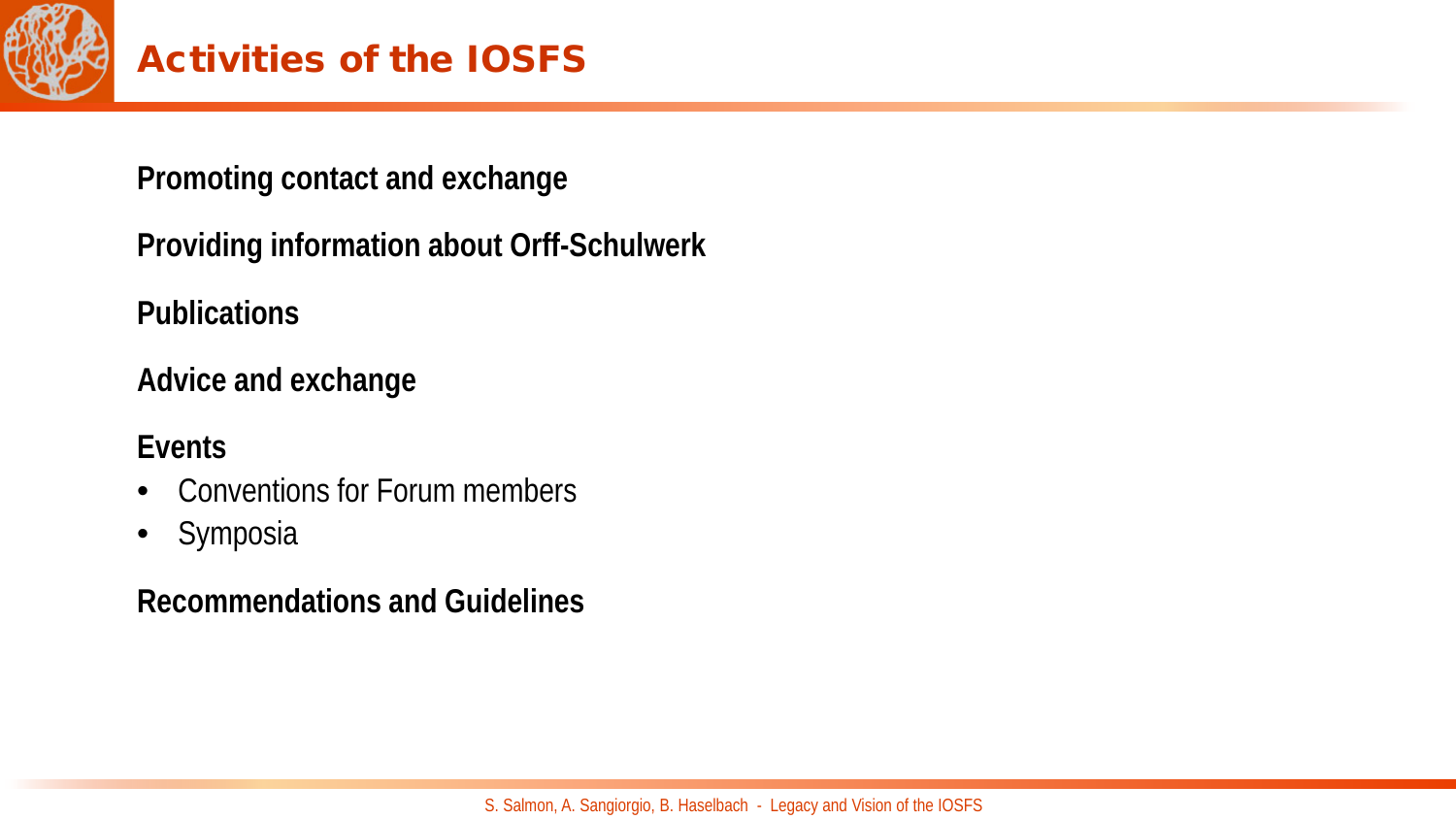

## Handing over the baton

**We acknowledge the work of previous presidents**

**We are serving the community of the IOSFS**





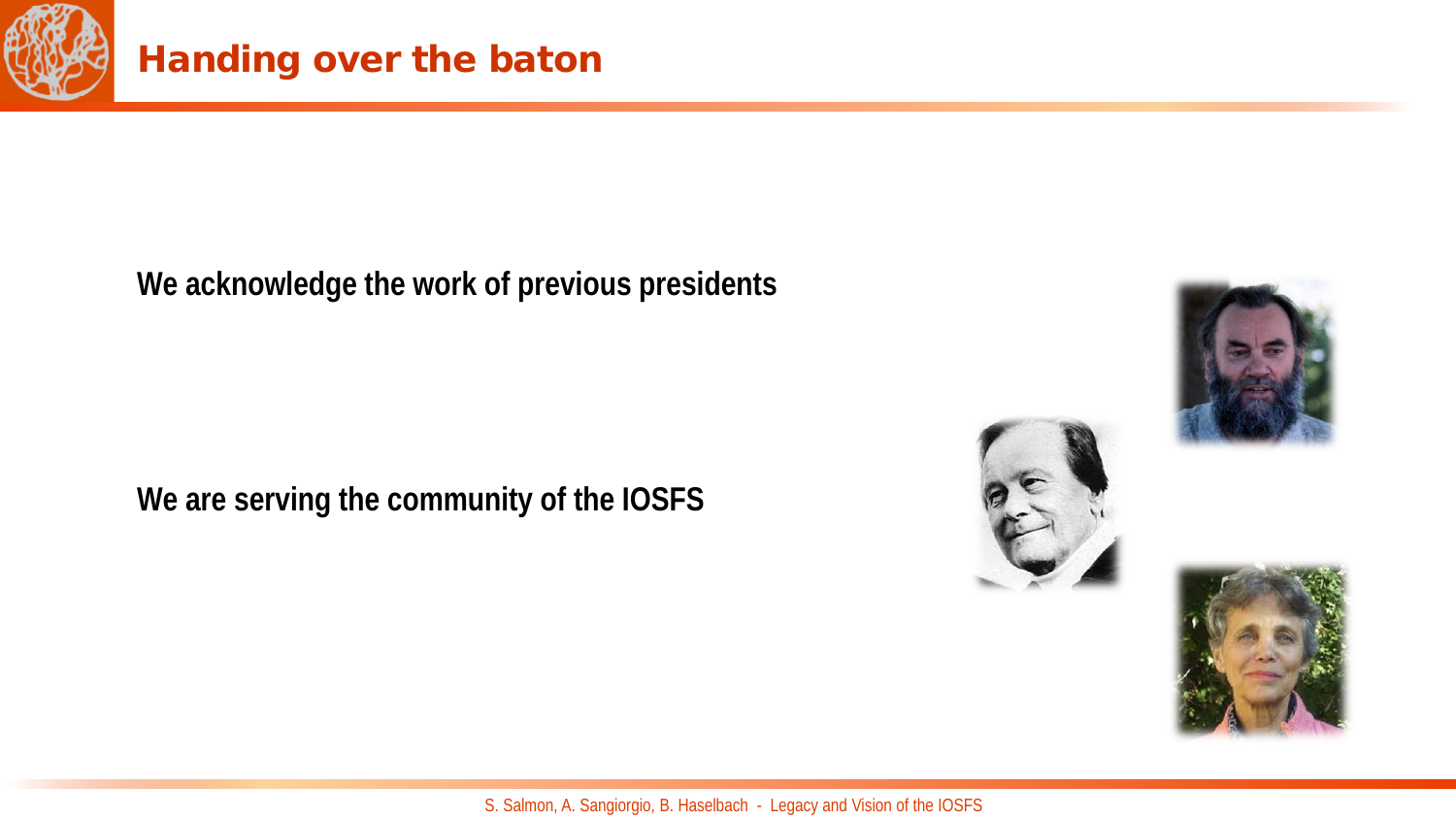

*What kind of leadership do we need for the Forum?*

## H. Regner's and B. Haselbach's **charismatic leadership ↓ distributed, democratic, servant leadership widened representation**

2021: new voting procedure for the Board (transparent nomination process  $\rightarrow$  at least 3 more representatives)

**transformation and renewal:**  being an independent network of Orff-Schulwerk practitioners